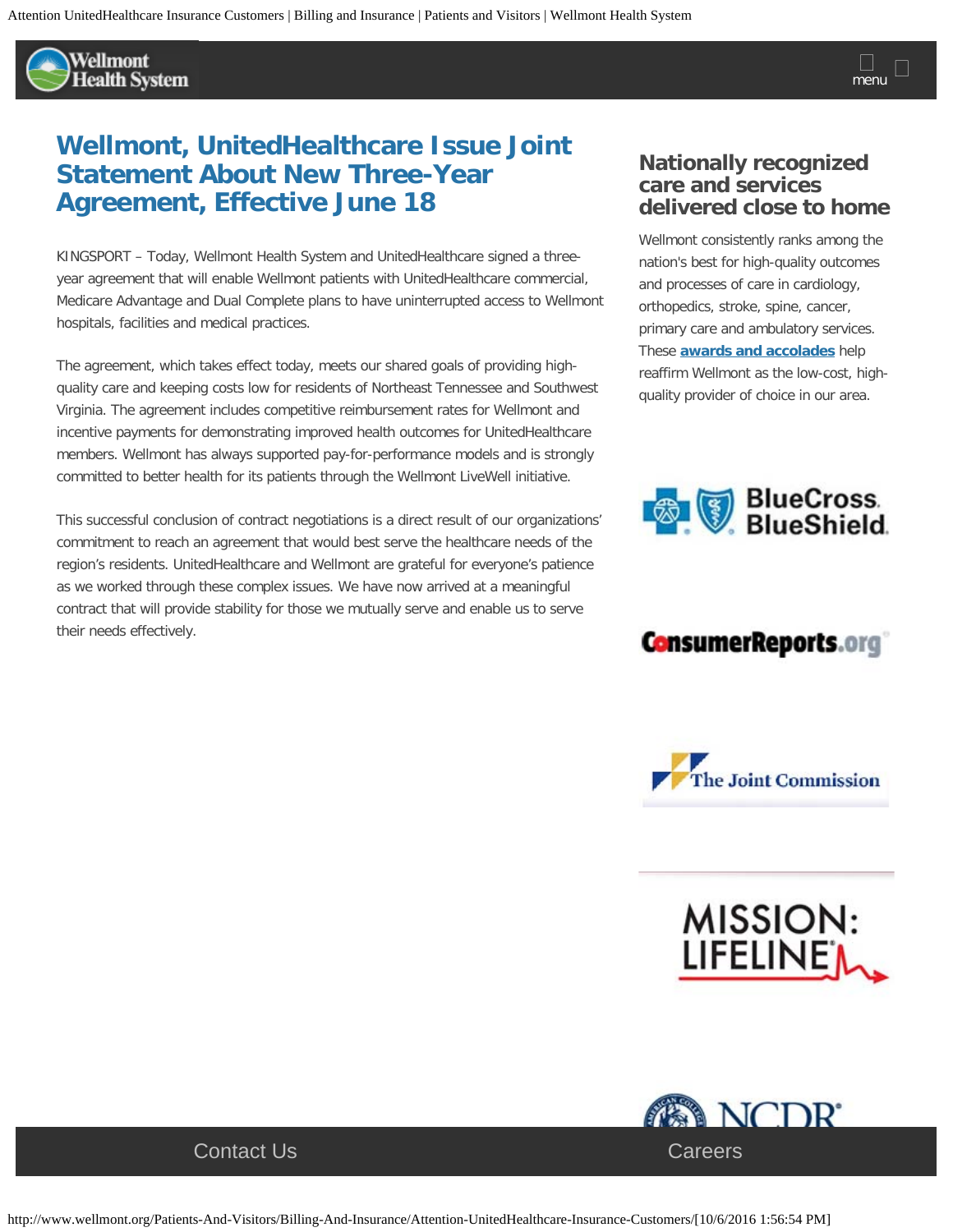Attention UnitedHealthcare Insurance Customers | Billing and Insurance | Patients and Visitors | Wellmont Health System









The Society<br>of Thoracic<br>Surgeons